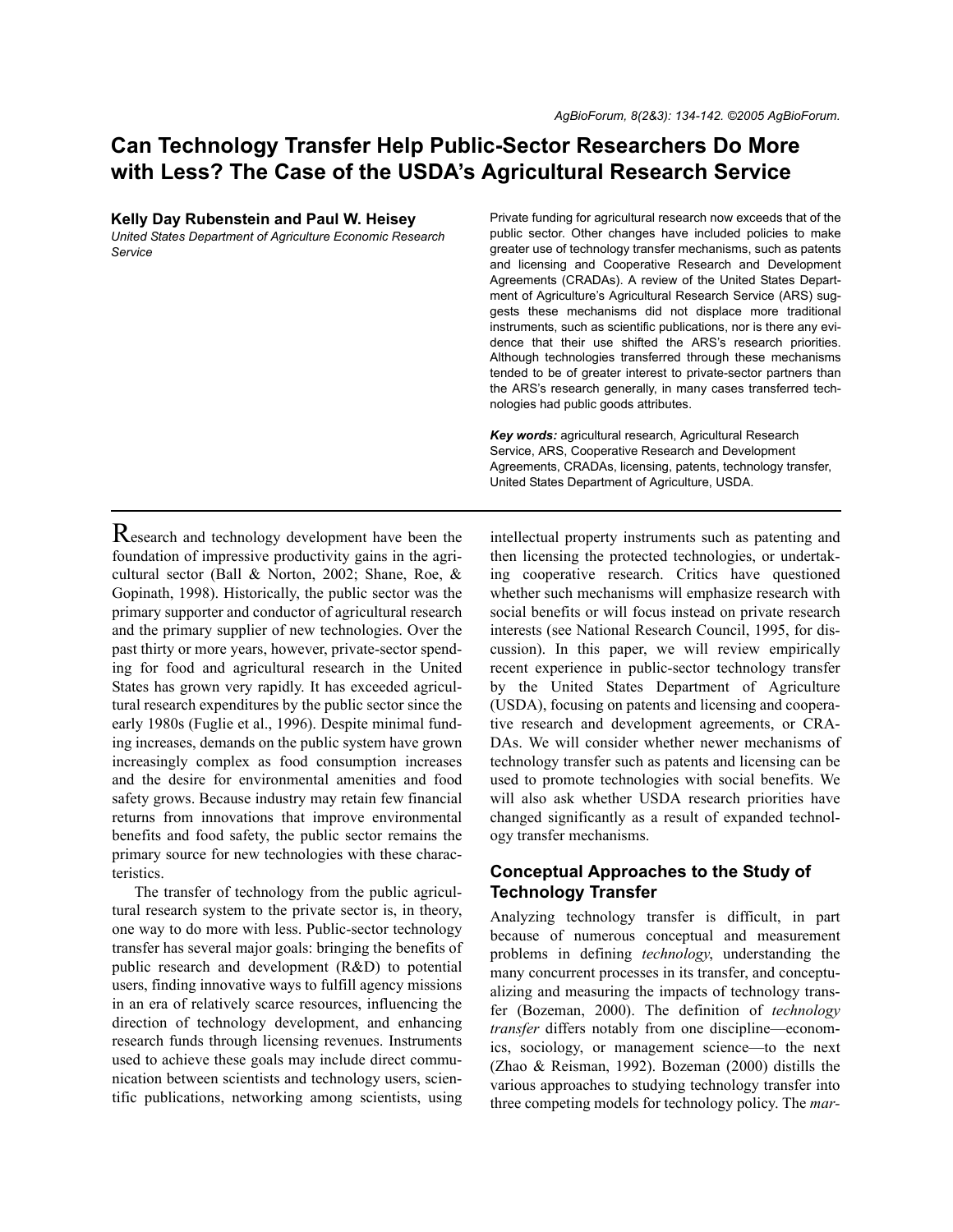*ket failure* paradigm is the model most frequently adopted by economists. In this paradigm, the market is perceived as an efficient determinant of scientific research and technical change in general. However, there may be a role for the government in science and technology policy when there are clear externalities, when transaction costs are high, or when information is asymmetrical. The *mission technology* paradigm is based on theories of governance with a broad definition of the government's role. It "assumes that the government should perform R&D in service of well-specified missions in which there is a national interest not easily served by private R&D" (Bozeman, 2000, p. 632). The *cooperative technology* paradigm is based on theories of industrial policy or regional economic development. It covers a variety of policies that emphasize cooperation among sectors. In this perspective, government can serve both as a research performer and broker.

Each of these three paradigms has a somewhat different implication for technology transfer. Under the market failure paradigm, the government's chief policy role is to remove market barriers (for example, through the establishment of intellectual property policies) or to fund or conduct research if market failures cannot be corrected otherwise. In the mission technology paradigm, the government's unique ability to marshal research resources is emphasized. The cooperative technology paradigm focuses not only on technology transfer from government labs to private firms, but also on the government's role in brokering research cooperation and technology transfer among any combination of institutional types, including universities and private firms.

The history of agricultural R&D illustrates that all three paradigms could be used to explain various features of technology transfer. Within the agricultural sector, the federal government's role in providing research funds, coordinating the establishment of the State Agricultural Experiment Stations (SAES), and performing some research itself seems best understood as an example of the mission technology paradigm (Huffman & Evenson, 1993). However, the numerous studies of generally positive social returns to agricultural R&D (Alston, Chan-Kang, Marra, Pardey, & Wyatt, 2000; Evenson, 2001; Fuglie et al., 1996) have often been interpreted as implying considerable underinvestment in agricultural research, which in turn would imply market failures in the provision of such research. Finally, the current multiple policy changes affecting technology transfer have grown in large part out of the cooperative technology paradigm. These include changes in rules regarding the patenting of research partially funded by the federal government, through the Bayh-Dole Act of 1980; increased emphasis on technology transfer from federal laboratories to the private sector through the Stevenson-Wydler Act of 1980; and establishment of rules for CRADAs through the Federal Technology Transfer Act of  $1986$ .<sup>1</sup> These changes have led directly to the instruments of federal patenting and licensing, and the establishment of CRADAs, that we review in depth in this paper.

# **Some Trends in USDA ARS Technology Transfer Indicators**

Figure 1 compares trends in USDA Agricultural Research Service (ARS) publications, patents, and CRADAs from 1990 through 2003. The number of CRADAs rose faster than either patenting or publications until 1999, after which it fell to around mid-1990s levels. Around 1998, ARS patent counts rose somewhat. Publication counts remained fairly level, dipping slightly for several years before rising slightly again. Even though it is not possible to weight these disparate measures of technology transfer, it is important to note the differences in absolute levels. From 2000 to 2003, there were between 220 and 260 active CRADAs each year and roughly 60–75 patents awarded each year. Over the same period, scientists with ARS affiliations were partially or fully responsible for approximately 4,000 or more publications annually.

It is also possible to compare ARS patenting with patenting by land-grant universities over the same period, although it is important to note that many patents issued to land-grant universities fall outside the area of agriculture. Nonetheless, over the past two decades or so the number of patents issued to land-grant universities increased at a rate about two and a half times the rate of increase in ARS patents. Given this extremely high increase, it is highly likely that patenting by land grant universities across a broad range of agricultural areas has also risen at a rapid rate. Pray, Oehmke, and Naseem (this issue) demonstrate this for agricultural biotechnology patents. To compare absolute levels, land-grant universities were issued roughly 1,200–1,300

*<sup>1.</sup> The Bayh-Dole Act illustrates the difficulty of shoehorning any particular policy to a particular technology transfer paradigm. The Act used an instrument Bozeman (2000) defines as part of the market failure paradigm—patent policy—in an attempt to achieve ends more easily understood as part of the cooperative technology paradigm.*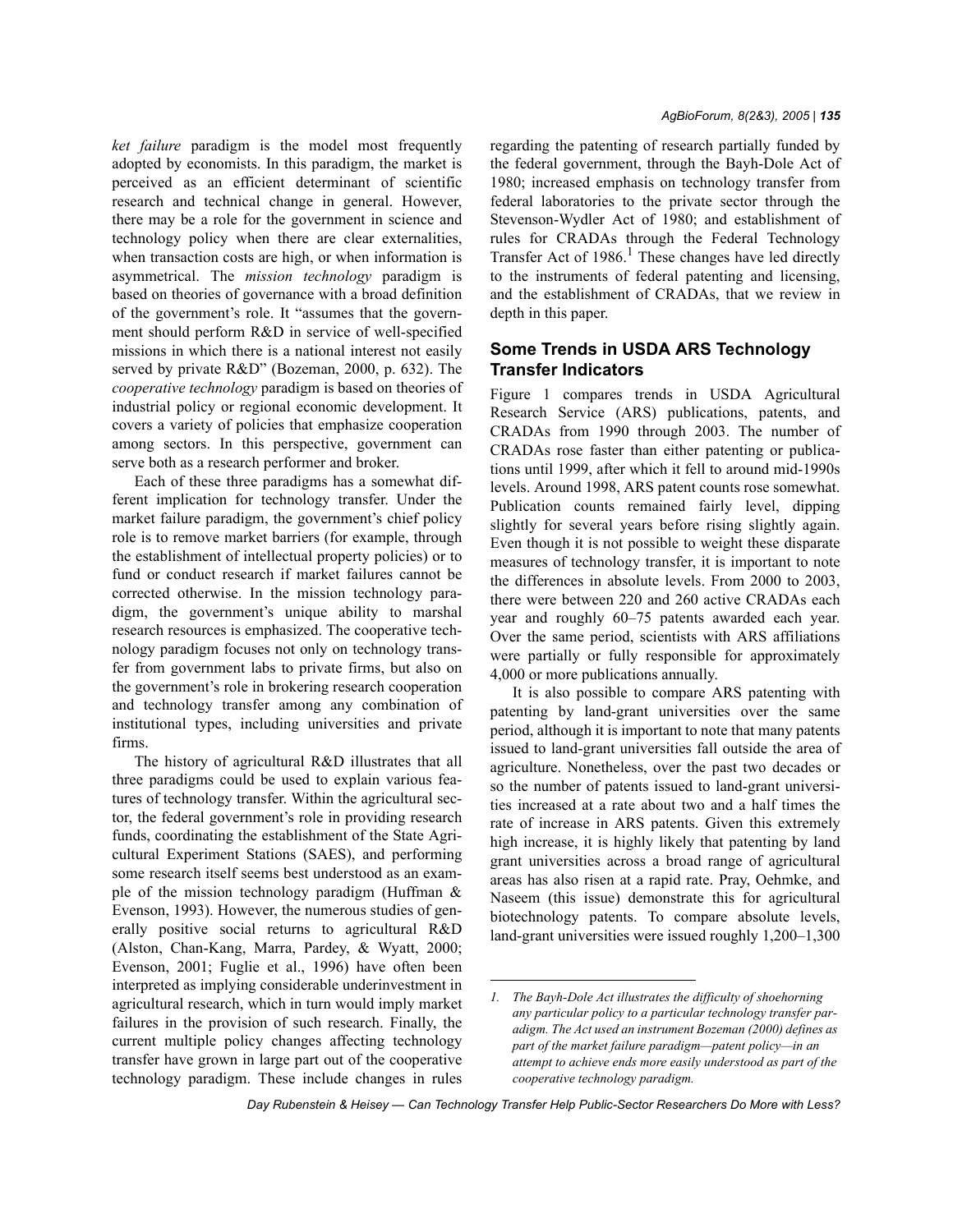

**Figure 1. Indices of ARS technology transfer, 1990-2003.** *Note. Data from ERS analysis of data from ARS; CSREES; USPTO; Institute for Scientific Information Current Contents.*

patents annually between 2000 and 2003, while USDA patents ranged between 60 and 75.<sup>2</sup>

# **ARS Patents and Licensing**

To examine both the possible benefits and common concerns about public-sector patenting and licensing, Day Rubenstein (2003) addressed two questions in the context of the ARS technology transfer program: (a) What types of technologies has ARS patented and licensed? and (b) Are social benefits associated with these technologies?

#### *Data*

The data used in this study were provided by the ARS Office of Technology Transfer. They are comprised of 224 active licenses granted by ARS through June 2000. The ARS database provides information about the licensing process but limited detail about the technologies themselves. Consequently, US Patent and Trademark Office (USPTO) data were another critical source of information for this study. The need for consistent and detailed information forced a majority of the analysis to be limited to licenses of patents for which patent text was available from the USPTO (i.e., patents already issued). Of the 224 licenses, only 187 were of technologies that had been awarded patents. The classification taxonomy used was the Research Problem Area topics from the USDA Current Research Information System (CRIS) classifications. A number of patents fell under more than one category. In these cases, the patent was not "split," but was classified into both categories.

Aggregate data indicate that of the 270 active licenses in fiscal year 2003, 56 generated royalty income. The median earned royalty income was \$3,102 (Blalock, 2004). Such market impact and economic development measures are often misleading as measurements of a technology's impact, however. There is consistent evidence that the primary benefit provided by technology transfer is the scientific and human capital found in federal laboratories; less often is it physical technologies (Bozeman, 2000). Blalock (personal communication, 2001) stated that interaction with ARS scientists and access to their expertise is seen by licensees as the primary benefit of the technology transfer program. Therefore, every license was assessed without regard to whether it resulted in a marketed technology. In any event, ARS structures its total licensing fees such that they help cover the technology transfer program costs. As a matter of ARS policy, licensing fees are not used to fund research.

## *Types of Technologies Licensed by the ARS*

CRIS has designated nine major Research Problem Area topics. Figure 2 shows that, in terms of licenses issued, the leading areas, not surprisingly, were plant and animal research. The largest single category of patent licenses was plant protection technologies (about 44 licenses). Animal protection is the second largest category with 35 licenses. There were nearly as many

*<sup>2.</sup> The ERS Agricultural Biotechnology Intellectual Property Database suggests that a higher proportion of USDA patents are for broadly defined agricultural/biological technologies than are university patents. However, patenting in this technological area has grown faster for universities than for the USDA. Furthermore, because the absolute number of patents by universities is so much higher, the absolute number of biological patents by universities is higher. For example, from 1998 through 2000 all universities (land grant and non-land grant) were issued seven times as many broadly defined agricultural biotechnology patents as the USDA. Universities were issued 21 times as many patents when a narrow definition of agricultural biotechnology was used.*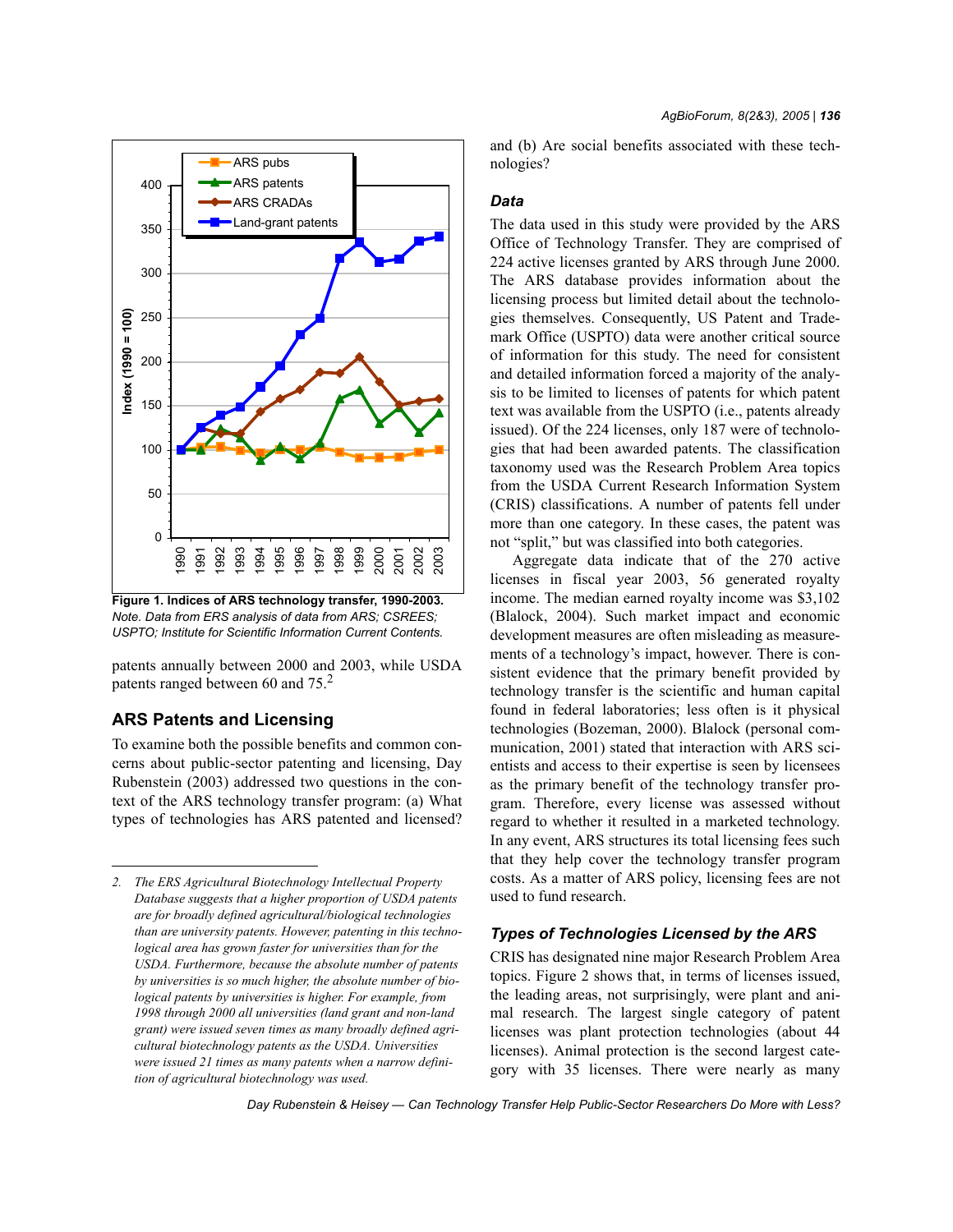

**Figure 2. Licenses of patents by ARS.**

*Note. Patents may be licensed more than once. Patents may be captured in more than one category. Data from Day Rubenstein (2003).*

licenses for products and processing technologies as for plant technologies (30 for food products and processing, 26 for nonfood technologies). The plant and animal protection categories had about 20 licenses apiece, as did human health. Engineering and support systems had 14 licenses. The human nutrition and food safety areas had 12 and nine licenses, respectively. The natural resources area had few patents, and thus only five licenses.

One explanation for the relatively low numbers of licenses in the natural resource area stems from the fact that innovations directly affecting natural resources, such as soil and water, are less likely to be commercialized. Therefore, private incentives for technology adoption are less pronounced than with plants, animals, food, or nonfood products.

Multiple licenses can be granted on a single patent (either nonexclusive, exclusive for a particular use, or coexclusive, meaning that licenses will be limited to an agreed number of cooperators). Therefore, the data can also be analyzed in terms of patents as well as in terms of licenses. The dominance of plant protection technologies is even more pronounced in terms of patents (Day Rubenstein, 2003). Several topics are notable for their number of multiple licenses. Plant production patents averaged 1.7 licenses per patent, as did human nutrition. The greater number of licenses per patent suggests that the demand for particular technologies may be stronger. Another possibility is that topics with lower license-topatent ratios may contain innovations that require more exclusivity before outside cooperators would seek to commercialize the technology.

## *Public Goods*

Addressing the question about the public goods that may or may not be embodied in these technologies is complex. Pure public goods are both nonrival and nonexclusive. Any technology that is licensed exclusively would be disqualified by definition. However, technologies can have public good characteristics. That is, they can contribute to reducing a negative externality or otherwise benefit society as a whole.

When patents are classified in broad categories, determining the economic benefits, such as reduced production costs or enhanced marketing potential, is difficult. Separating social benefits, which themselves are generally not marketed, from economic benefits adds a layer of complexity. Assessing the social benefits offered by innovations must be done on a detailed level and is, by its nature, subjective. Throughout the process, every attempt was made to be consistent and to assign social benefits only when the technology clearly offered the potential for them. We assessed each patent as to whether it offered one of four social benefits: food safety, human nutrition, human health, and environmen-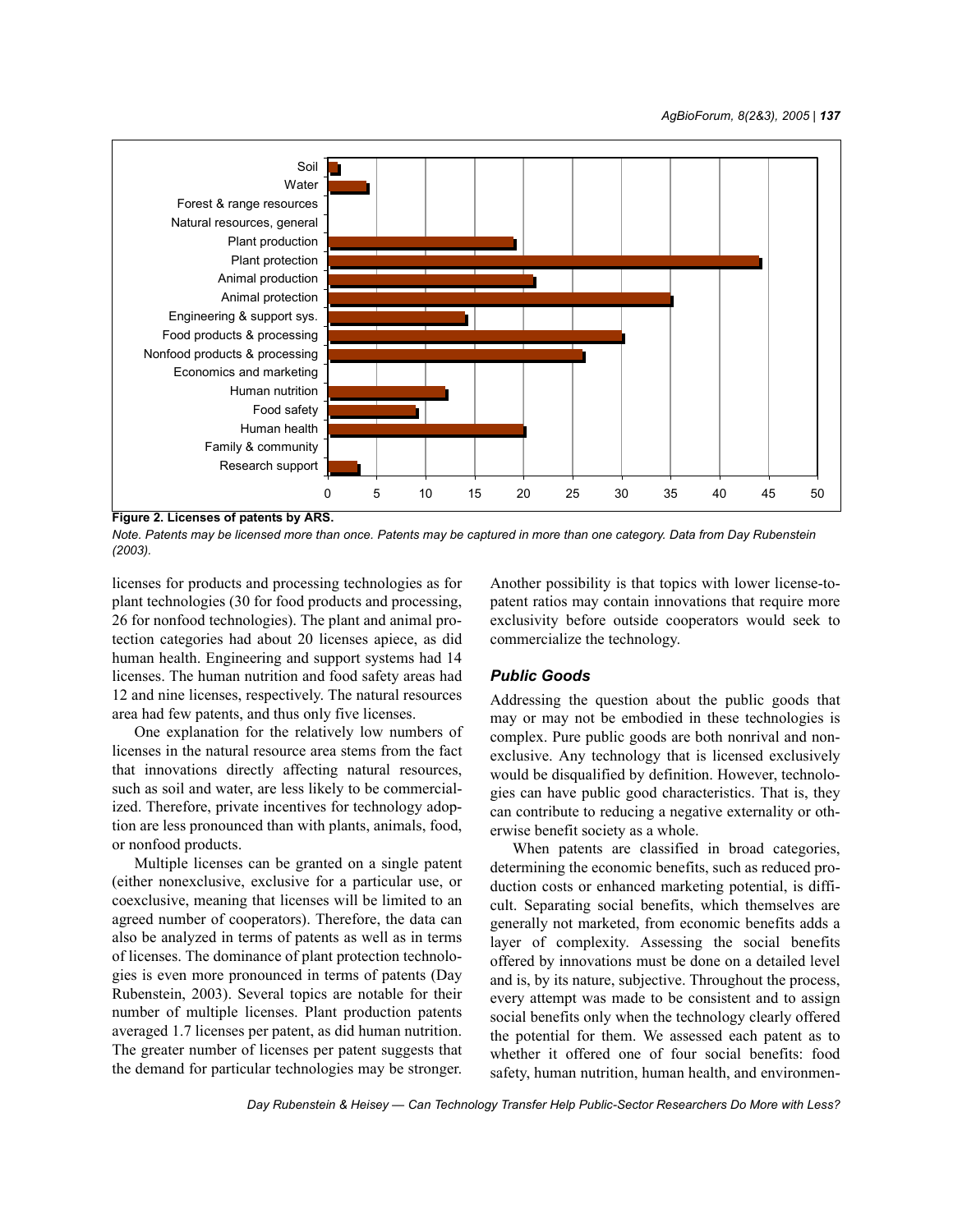

**Figure 3. Contribution of Research Problem Area topics to licenses with social benefits.** *Note. Data from Day Rubenstein (2003).*

tal or natural resource protection. For example, several technologies dealt with textile processing. Enhanced efficiency in textile processing may offer economic benefits, but none of the four social benefits could be discerned. We decided that a textile processing method that eliminated the need for formaldehyde did offer human health benefits, however, because the objective of the technology was to reduce textile-based human exposure to chemicals by developing an economically acceptable alternative. Other public goods than the four used here exist, most notably the public good associated with an enhanced base knowledge in agriculture (Fuglie et al., 1996); however, this was not addressed in the current study because such social benefits are too diffuse to be associated with any particular technology.

Figure 3 shows that over a third of the technologies providing one or more of the four social benefits defined above fell in the plant protection area or in human health and well-being. Plant protection provided the greatest number of ARS licenses characterized as providing social benefits. Biological pest control (21 licenses) dominated the set of technologies. The biopesticides program is particularly strong at ARS. In addition, the genetically engineered varieties licensed by the ARS offer improved resistance to specific pests, and therefore are assumed to offer at least a potential reduction in agrochemical use. The same logic is applied to traditionally bred resistant varieties.

The numbers of licenses providing social benefits are determined both by the total number of patents in that category and by the nature of the technology itself. Human nutrition, food safety, human health, natural resources, and plant protection each ranked high in its propensity to provide social benefits. Animal protection, plant production, and research support ranked low (Figure 4). The dominant technologies in animal protection are related to vaccines. As social benefits are defined above, the social benefits associated with vaccines are ambiguous, therefore many animal protection technologies were excluded from the social benefit category.

### *Comparisons with the ARS Research Program*

Finally, when the composition of the licensing program is compared with that of the ARS's research program as a whole, topics of interest to the private sector play a stronger role in the licensing program. For example, product development includes about 24% of patent licenses. However, it accounts for less than 15% of ARS research efforts. This may reflect the fact that the ARS must offer technologies of interest to developers in order for the program to succeed. A topic area of social benefit in which research effort and proportion of licenses are roughly equivalent is the consumer health, nutrition, and food safety area. Thus, this may be a promising area for transferring research results via patent licenses, perhaps not only at the ARS, but also at other public research institutions. Licenses for patents focused on natural resources are limited, and this area has the lowest ratio of licenses relative to research effort. This result may be difficult to avoid due to the nonmarket characteristics of environment and resource protection.

#### **USDA ARS CRADAs**

The Cooperative Research and Development Agreement (CRADA) has been a principal mechanism for joint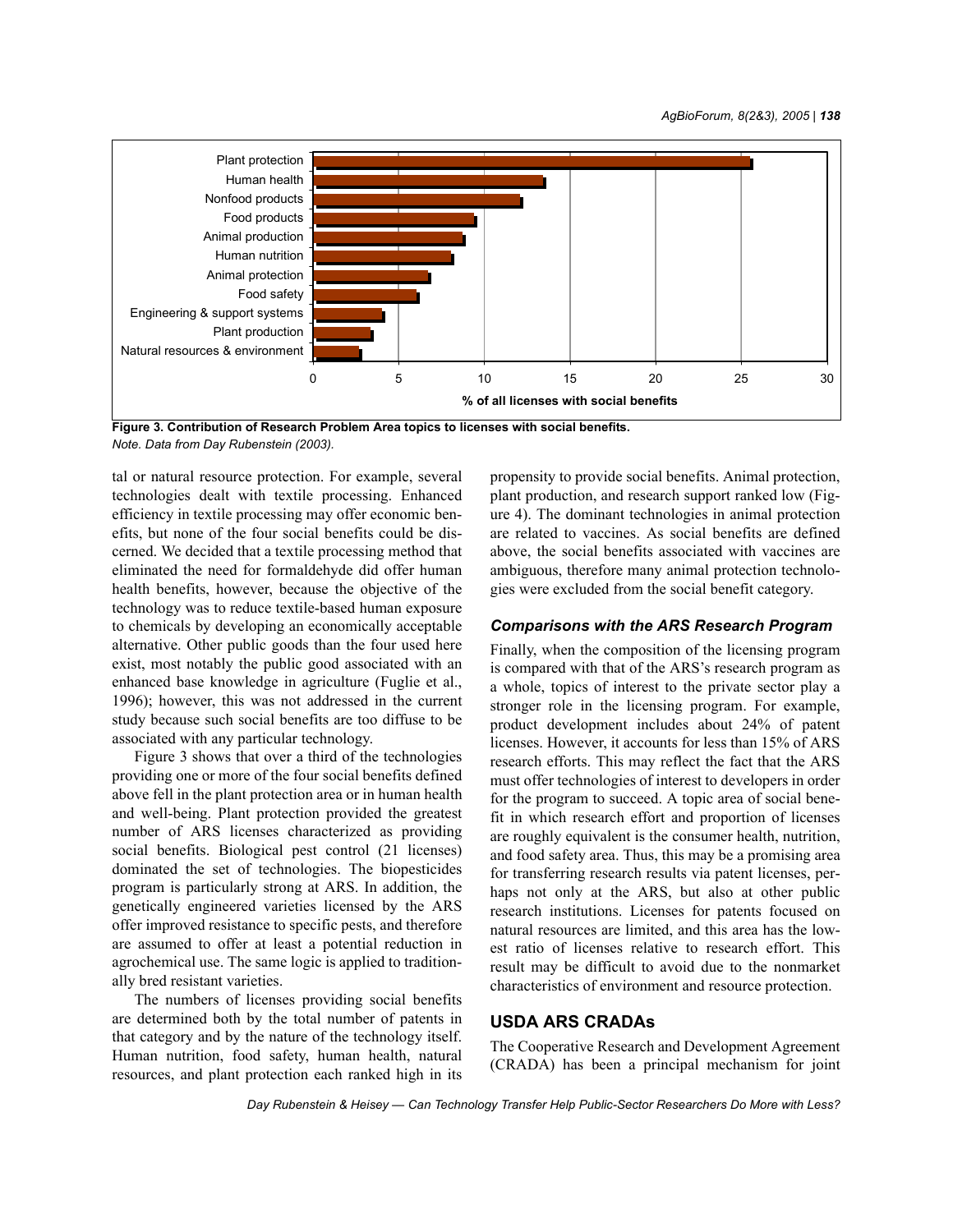

**benefits.**

*Note. Data from Day Rubenstein (2003).*

public-private R&D. In a CRADA, a federal laboratory and an outside cooperator agree jointly to develop and commercialize a technology. CRADAs may also grant intellectual property rights to the cooperator. CRADAs are generally initiated by ARS scientists, and the research plan must be consistent with the agency's mission. Both sides contribute in-house resources to R&D. Since CRADAs were first authorized by Congress in 1986, they have resulted in several economically important technologies, including the anticancer drug Taxol, animal vaccines and various biopesticides (Day & Frisvold, 1993; General Accounting Office, 1994).

Day Rubenstein and Fuglie (1999) assumed that the share of research expenditures allocated among different technology areas reflects the respective priorities of the public and private sectors. Public research was assumed to emphasize areas where potential social benefits are significant but where private research incentives are weak. The study hypothesized that (a) the allocation of research resources in joint public-private research will reflect a middle ground between the priorities of each partner and (b) that the private sector will take on a larger share of the research and development costs of technologies with a relatively large private good component.

Testing these hypotheses required judgments about the divergence of social and private returns to research among various kinds of technologies. For this purpose, the USDA's classification system for its research programs was employed. Agricultural research was grouped into five main technology areas: (a) postharvest use of agricultural commodities, (b) plant production and protection, (c) animal production and health, (d) natural resources, and (e) human health and nutrition. The share of total research resources devoted to each of these five technology areas was estimated for the ARS and in the ARS CRADA program. The former was assumed to reflect the USDA's priorities for its perceived mission to provide public goods, while the latter reflected the implicit priorities in the ARS's joint public-private research activity. For comparison, the USDA Small Business Innovation Research (SBIR) program was also analyzed. The SBIR program receives proposals from small private companies and provides funds for intramural research. To the extent that the grant allocations reflect research interests by the private sector, they provided an indicator of private intramural research priorities. Because SBIR grants are restricted to small firms, the private research interests of sectors where large firms predominate, such as agricultural chemicals and food processing, may be underrepresented.

The estimates of resources devoted to joint publicprivate research (CRADAs) were from a database maintained by the ARS Technology Transfer Office. Between 1987 and 1995, the ARS established 528 CRA-DAs with nonfederal partners, most of which were forprofit companies. Detailed financial data were available for only 366 of the 528 CRADA projects. These show total research expenditures by each partner for the project and private contributions to ARS research activities. Therefore, research allocations were presented by technology area for all 528 CRADA projects. Estimates for the shares of financial resources only included data from 366 projects.

## *Results: Resource Allocation and Cofinancing of Joint Public-Private Research*

The relative shares of research resources allocated to the five technology areas for the public intramural research (ARS expenditures), public-private joint research (CRADA resources), and private intramural research (SBIR grants) are shown in Table 1. Note that for private intramural research, the shares allocated to natural resources and human nutrition are much lower than the shares to postharvest utilization, plant research, and ani-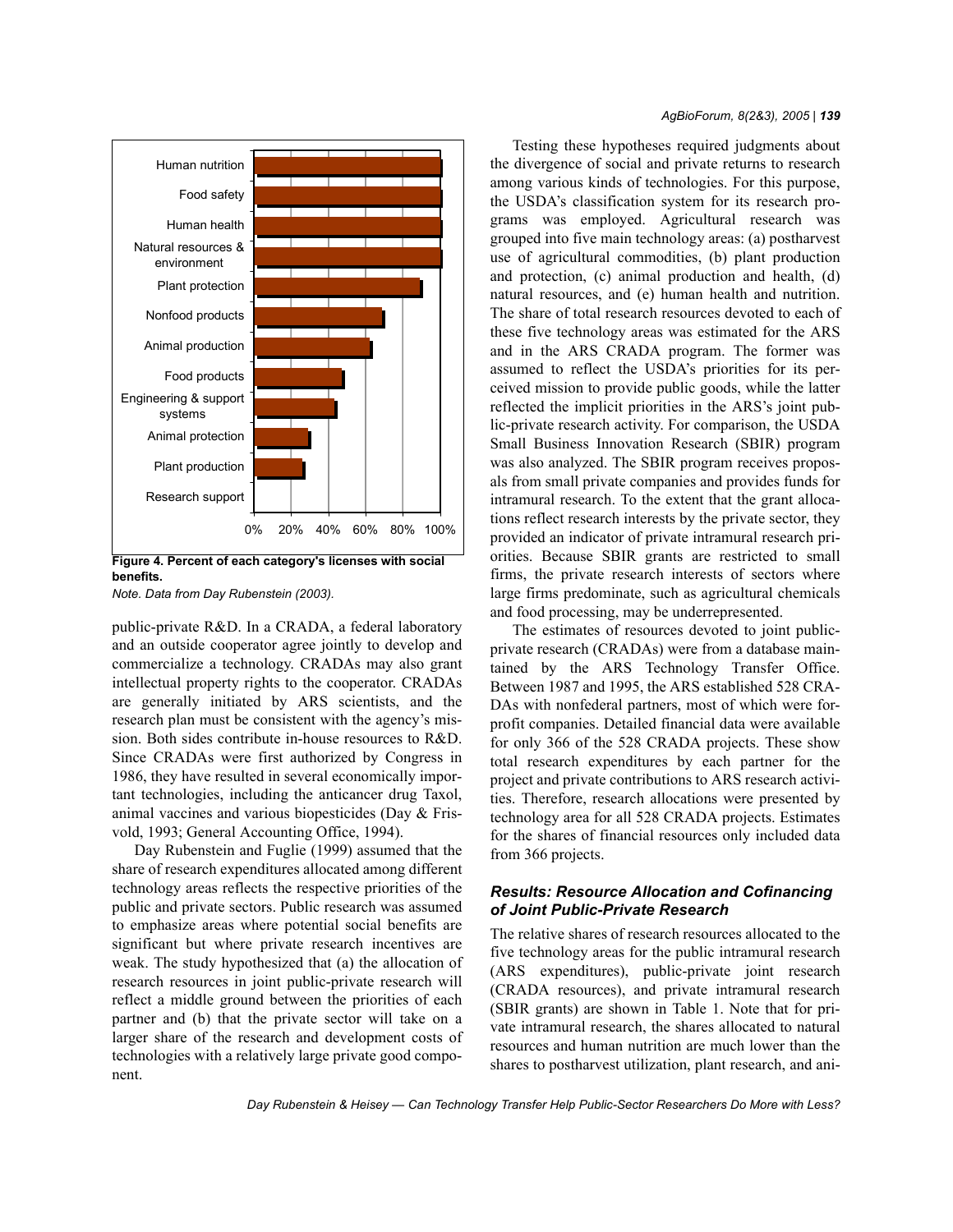|  | Table 1. Resource allocation by public, joint public-private, and private research. |  |  |  |  |
|--|-------------------------------------------------------------------------------------|--|--|--|--|
|  |                                                                                     |  |  |  |  |

|                                                     | <b>Public-private (CRADAs)</b> |                                  |       |                       |  |  |
|-----------------------------------------------------|--------------------------------|----------------------------------|-------|-----------------------|--|--|
|                                                     | <b>Public (ARS)</b>            | By # of projects By \$ resources |       | <b>Private (SBIR)</b> |  |  |
| Technology area                                     | share of column total (%)      |                                  |       |                       |  |  |
| Postharvest utilization of agricultural commodities | 20.8                           | 37.6                             | 34.6  | 27.0                  |  |  |
| <b>Plants</b>                                       | 36.9                           | 32.2                             | 36.5  | 25.7                  |  |  |
| <b>Animals</b>                                      | 17.6                           | 23.1                             | 17.2  | 23.0                  |  |  |
| <b>Natural resources</b>                            | 13.8                           | 4.4                              | 6.3   | 9.5                   |  |  |
| Human nutrition and well-being                      | 9.3                            | 1.1                              | 2.7   | 0.8                   |  |  |
| All research                                        | 100.0                          | 100.0                            | 100.0 | 100.0                 |  |  |
| Total expenditures in 1996 (million \$)             | 677.0                          | n.a.                             | 98.9  | 9.1                   |  |  |

*Note. Percentages sum to less than 100% because a "general" research category and a "rural issues" category used only by SBIR grants are not shown. Data calculated from ARS databases and USDA Current Research Information System (CRIS).*

mal research. Public agricultural research priorities (represented by ARS research), on the other hand, are more evenly distributed among the categories. Although the shares allocated to postharvest uses, plants, and animals are the largest, there is clearly greater interest by the public sector than the private sector in natural resources (nearly 14% of ARS research compared with 9.5% for SBIRs) and human nutrition research (9.3% of ARS research compared with less than 1% for SBIRs). This reflects a larger divergence between the perceived social and private returns to research in natural resources and human nutrition compared with the other areas.

Another way to view the allocation of resources in public-private joint research is to examine the share of research that each party finances. Table 2 shows the average public and private shares of research costs in CRADA agreements. For joint research on postharvest utilization, plants, and animals, the private sector financed 63–66% of total R&D costs. The private-sector share of the costs of natural resources research was somewhat less at 60%, and for human nutrition research only 48%. The relative contributions by the USDA and outside collaborators indicate that the private sector plays a substantial role in the CRADA research process.

The allocation of public-private joint research generally conformed to expectations that this research represents a middle ground between public and private interests, but with some important exceptions. The shares of both the number of CRADA projects and total dollars allocated to plant, animal, and human nutrition research lie between those of public research and private research. However, postharvest utilization research appears to be overrepresented and natural resource research is underrepresented in CRADA activity. These conclusions may be influenced, however, by the fact that the indicator for private research priorities (SBIR **Table 2. Public and private contributions to costs of joint research.**

|                                                        | <b>Public</b><br>contribution | <b>Private</b><br>contribution <sup>a</sup> |  |  |
|--------------------------------------------------------|-------------------------------|---------------------------------------------|--|--|
| <b>Technology area</b>                                 | Share of row total (%)        |                                             |  |  |
| Postharvest utilization of<br>agricultural commodities | 36.6                          | 63.4                                        |  |  |
| <b>Plants</b>                                          | 33.4                          | 66.6                                        |  |  |
| <b>Animals</b>                                         | 36.5                          | 63.5                                        |  |  |
| <b>Natural resources</b>                               | 40.2                          | 59.8                                        |  |  |
| Human nutrition and well-<br>being                     | 520                           | 48.0                                        |  |  |
| All research                                           | 36.1                          | 63.9                                        |  |  |

*a Private contribution includes grants given to ARS and inhouse research conducted by private-sector partner in support of the CRADA project. Contribution based on the value of resources contributed to 366 CRADA agreements between USDA and outside cooperators between 1987 and 1995 (out of a total of 528 CRADA projects during this period.) Note. Data calculated from ARS databases.*

grants) may not fully reflect private-sector demand for public science and technology, because this indicator only includes research projects involving small companies.

# **Changes in USDA Research Resource Allocations over Time**

One key question was whether increased public-private collaboration in the USDA's research programs may have been associated with a shift in public research priorities. During the late 1980s and 1990s, attention to private-sector research collaboration increased, not just through CRADAs, but also through exclusive patent licensing, contract research, and other technology transfer mechanisms noted above. According to the cooperative technology framework outlined above, greater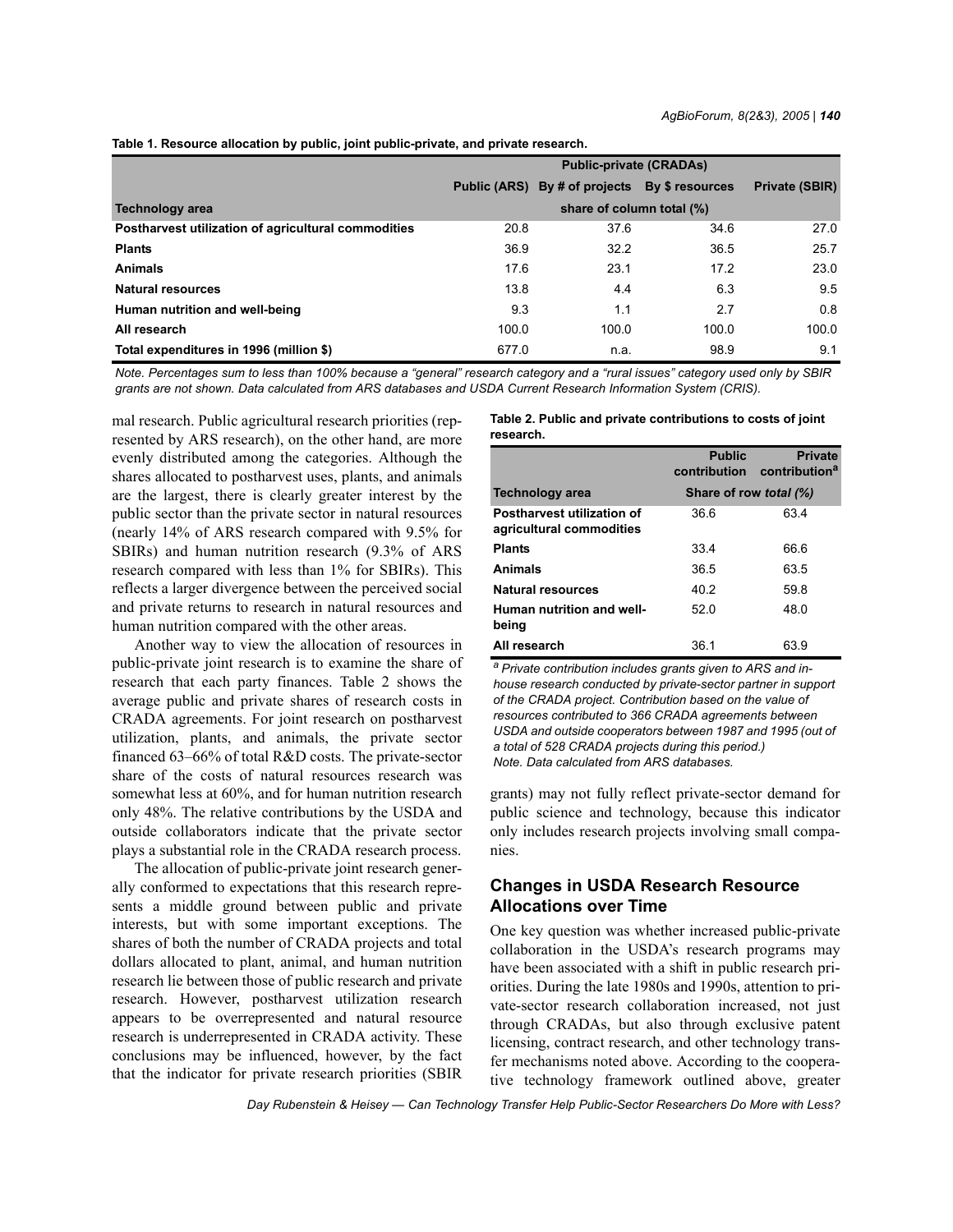

**Figure 5. ARS research priorities, 1984 and 1997.** *Note. Data from ERS analysis of data from USDA CRIS.*

reliance on public-private cooperation in R&D should enable more public resources to be shifted to areas where private incentives are weakest. Another possibility, however, is that to build political and financial support for public research programs, more public resources may be diverted to areas where private companies show the greatest interest.

Figure 5 compares the allocation of ARS research expenditures in 1984 and 1997 for the nine research problem areas designated by CRIS. Overall, ARS research allocation was fairly stable over time. Consistent with the comparative advantage view, some public resources were shifted to research on natural resources and human nutrition—areas where market failures severely constrain private research incentives. In addition, shares allocated to reducing production costs for plants and animals—areas where private research expanded rapidly over this period—fell. However, at the same time, the share of public resources devoted to product development increased slightly. This is an area where private incentives are thought to be relatively strong. One component of product development, postharvest research, also seemed to receive a disproportionately large share of joint public-private research activity (Table 1). Increased public-sector attention to product development may reflect the interests of food and agroprocessing companies, farm groups, and heightened interest in food safety.

# **Conclusions: Technology Transfer at the USDA**

Changes in US technology transfer policy starting about 1980 have elicited large changes in behavior both by universities and by the federal government, with greater emphasis placed on the development of technology transfer offices and greater use of such instruments as patenting, licensing, and cooperative research agreements. However, the USDA experience illustrates substantial differences in the federal and university responses. In particular, the expansion of patenting and licensing by the ARS was not nearly as large as the increase by the land-grant universities.

Several reasons may underlie this difference in response. First, royalty income is not seen as a significant source of research funds for federal agencies, even at the margins. As a result, federal patenting and licensing in and of itself is unlikely to influence the federal research agenda to shift from public to private good research (Just & Huffman, 2004). Second, federal research priorities continue to be determined much more by the congressional allocation of funds than by changes in technology transfer policy. Third, written regulations for technology transfer are more restrictive for federal R&D labs. One example is the requirement that the ARS must publish intent to issue an exclusive license in the Federal Register.

A look at changing resource allocations by research problem areas indicates that to date neither the patent